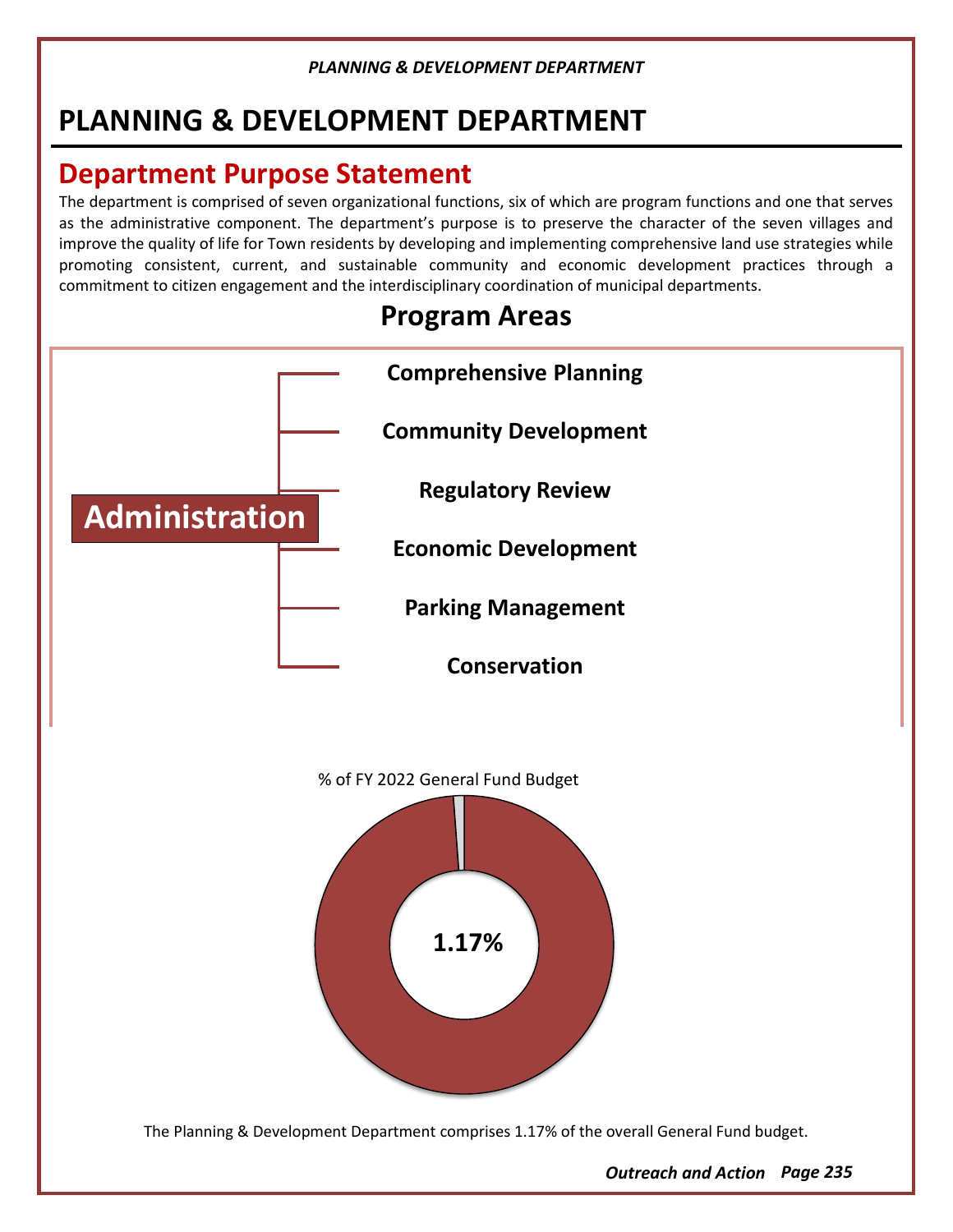## **Department Services Provided**

The Planning and Development Department works to preserve the character of the seven villages and improve the quality of life for Town residents by developing and implementing comprehensive land use and infrastructure strategies while promoting consistent, current, and sustainable community and economic development practices through a commitment to citizen engagement and the interdisciplinary coordination of municipal departments. The Department is comprised of six programs: Comprehensive Planning, Community Development, Regulatory Review, Economic Development, Parking Management, and Conservation.

# **Department Recent Accomplishments**

The Planning & Development Department successfully pivoted to remote and contactless service with little interruption to our daily operations in response to the COVID-19 state of emergency. Some programs underwent rapid and extensive adaptation to comply with COVID response protocols, and staff did so with an ongoing commitment to quality and consistent service.

#### **Economic Development**

Worked with Hyannis Main Street businesses to modify the street orientation in support of expanded outdoor business and pedestrian space to promote public safety, social distancing and a prosperous season during the COVID-19 pandemic, including working with other departments to create and implement a streamlined regulatory review process for outdoor dining; Participated in MassDevelopment's Transformative Development Initiative: issued small business assistance grants, began development of a Downtown Action Strategy, and evaluation of public spaces moving forward downtown economic development with community partners; With Cape Cod Chamber of Commerce, advanced Expedition Blue installations; Continued successful operation of the HyArts Artist Shanty program and Gateway Greeter Program, adapting each program to adhere to required COVID-19 protocols.

#### **Comprehensive Planning**

Kicked off efforts to update the Town's Local Comprehensive Plan through designing and beginning implementation of Phase I efforts for data/existing conditions evaluation and community visioning. With DPW, supported expansion of the Cape Cod Rail Trail into Barnstable.



*Bismore Park Art Shanties*

#### **Environment and Natural Resources**

Lake and pond restoration projects continued, battling against invasive aquatic plants: treatment of Mystic Lake and Middle Pond in Marstons Mills to combat hydrilla, Fanwort control in Wequaquet Lake by mechanical means. Partnered with NEMBA to re-route a section of eroded trail through Old Jail Lane and a section of trail in Hathaway's Pond Conservation Area; Coordinated Coast sweep Beach Cleanup for the 20th year; Worked towards preparation of a land management plan for the Long Beach Conservation Area; Worked with Marine Environmental Affairs and Cape Cod Mosquito Control District to remove an old tire dump at West Barnstable Conservation Area.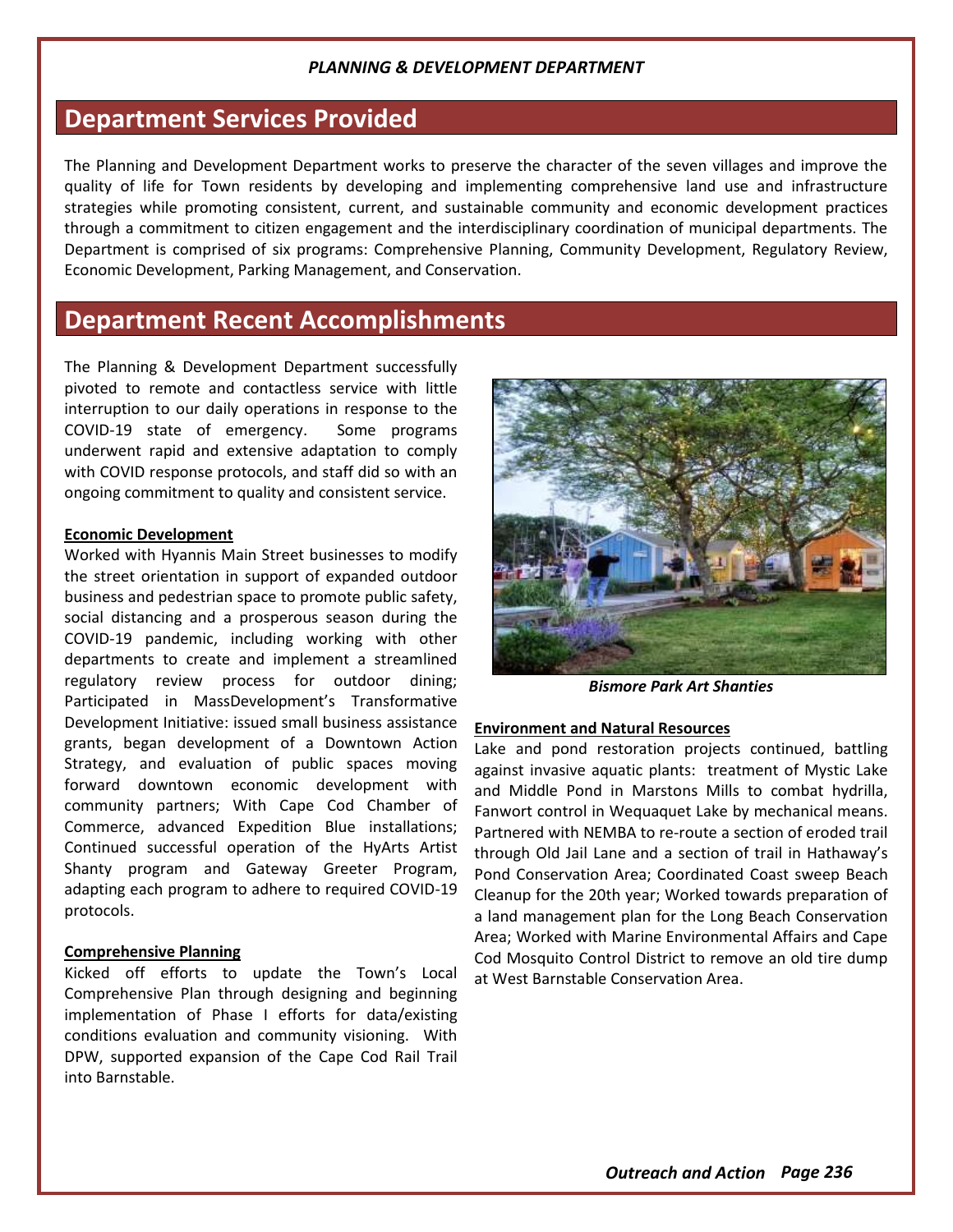## **Department Recent Accomplishments**

#### **Regulatory Process**

Updated all Board, Committee, and Commission procedures to increase contactless service and hold public meetings remotely; Modified CCC DRI Thresholds under Chapter H in support of business relocation and expansion; Continued work on Downtown Hyannis zoning update (form based code) to allow for expanded multi-family permissions and streamlined review; Supported the Barnstable Historical Commission's effort to inventory 80 properties, offer annual preservation awards, and evaluate responses to demolition by neglect.

#### **Housing**

Implemented Downtown Hyannis Housing Development Incentive Program, including three TIE applications and expansion of the District to 850 Falmouth Road; Re-designated Barnstable as a Housing Choice Community; Supported the newly funded Affordable Housing Growth & Development Trust; Guided several residential development projects through the Local Initiative Program process; Ongoing evaluation of municipally owned parcels for housing development towards issuance of RFP; Funded rehabilitation Barnstable Housing Authority property.

## **Department Goals and Objectives - Town Council's Quality of Life Strategic Plan (SP)**

- **1.** Work with the community to establish an updated **3.** Create Long Beach Conservation Area Land comprehensive plan for land use and growth that balances infrastructure needs, the protection of natural resources and sustainable economic development.**(SP: Economic Environment and Natural Resources, Regulatory Process & Performance, Housing, Town Infrastructure & Assets)**
- **2.** Continue lake and pond restoration projects to combat invasive plants, hydrilla and fanwort. Continue to collaborate with Health Division and Public Works on 5. Vision, lake and pond projects to reduce toxic cyanobacteria. **(SP: Environment and Natural Resources)**



*Hyannis – Aselton Park*

- Management Plan. **(SP: Environmental and Natural Resources)**
- **Development, 4.** Identify and work to eliminate barriers to housing development and affordability and find ways to the Town can proactively support additional development, including the possibility of using town assets, zoning reforms, incentives, and other programs. (**SP: Housing, Economic Development)**
	- **5.** Vision, plan, and zone for commercial redevelopment on the Route 132 corridor and pursue other non-residential zoning reforms **(SP Regulatory Process & Performance, Economic Development)**
	- **6.** Continue to develop business resources and marketing strategies to support business sector development and job growth. **(SP: Regulatory Process & Performance, Economic Development, Communication)**
	- **7.** Enhance support for Boards, Committees, and Commissions through training, updated procedures, and enhanced communications **(SP: Regulatory Process & Performance, Economic Development, Communication)**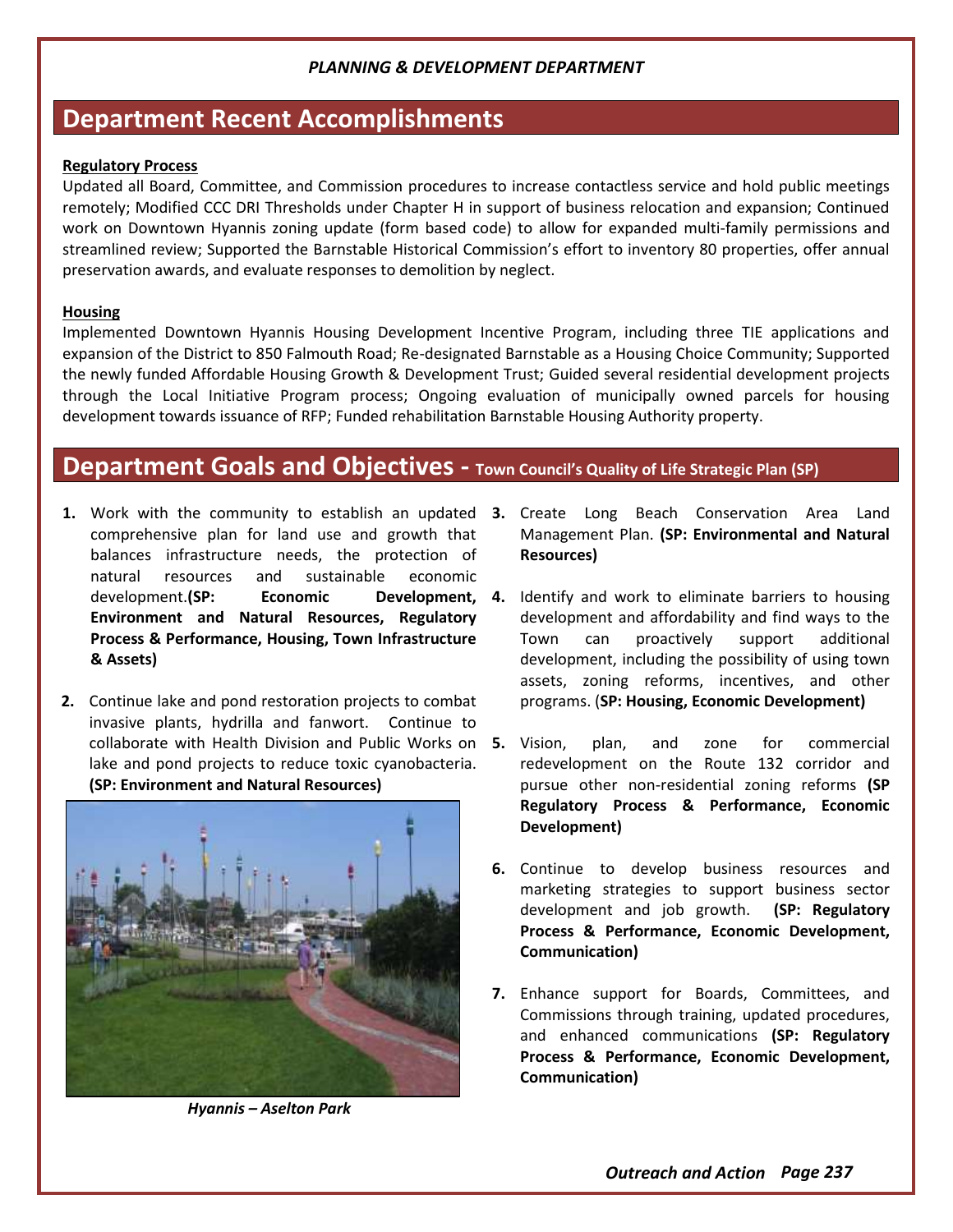# **Department Budget Comparison**

| <b>Planning &amp; Development</b><br><b>Category</b> | <b>Actual</b><br><b>FY 2020</b> | <b>Projected</b><br><b>FY 2021</b> | <b>Approved</b><br><b>FY 2021</b> | <b>Proposed</b><br><b>FY 2022</b> | Change<br>$FY21 - 22$ | Percent<br>Change |
|------------------------------------------------------|---------------------------------|------------------------------------|-----------------------------------|-----------------------------------|-----------------------|-------------------|
| Taxes                                                | \$1,355,922                     | \$1,414,698                        | \$1,601,489                       | \$1,664,501                       | \$63,012              | 3.93%             |
| Fines, Forfeitures, Penalties                        | 142,663                         | 175,000                            | 135,000                           | 135,000                           |                       | 0.00%             |
| Fees, Licenses, Permits                              | 107,150                         | 100,070                            | 66,500                            | 71,500                            | 5,000                 | 7.52%             |
| <b>Charges for Services</b>                          | 43,412                          | 41,300                             | 38,500                            | 38,500                            |                       | 0.00%             |
| Special Revenue Funds                                | 309,900                         | 241,300                            | 241,300                           | 222,300                           | (19,000)              | $-7.87%$          |
| <b>Enterprise Funds</b>                              | 3.500                           | 3,500                              | 3,500                             | 3,500                             |                       | 0.00%             |
| <b>Total Sources</b>                                 | \$1,962,548                     | \$1,975,868                        | \$2,086,289                       | \$2,135,301                       | \$49,012              | 2.35%             |

#### **Expenditure Category**

| Personnel                 | \$1.583.153 | \$1,590,642 | \$1,674,360 | \$1,710,668 | \$36,308 | 2.17%    |
|---------------------------|-------------|-------------|-------------|-------------|----------|----------|
| <b>Operating Expenses</b> | 273.163     | 225.836     | 250.929     | 254.438     | 3.509    | $1.40\%$ |
| Capital Outlay            | 106.232     | 159,390     | 161,000     | 170,195     | 9.195    | 5.71%    |
| Total Appropriation       | \$1,962,548 | \$1,975,868 | \$2,086,289 | \$2,135,301 | \$49,012 | 2.35%    |

#### **Summary of Budget Changes**

The Planning & Development's proposed FY 2022 budget is increased by \$49,012 (2.35%) from the approved FY 2021 budget. Personnel budget change is due to contractual obligations, however, there are seasonal wage reductions associated with the Bismore Park Gateway Greeters. Operating budget change is due to increased vehicle lease contract cost. Capital outlay cost will continue the annual invasive species control and monitoring as well as fanwort removal from town ponds and lakes.

| <b>Job Title</b>                       | <b>FY 2020</b> |
|----------------------------------------|----------------|
| Administrative Assistant               | 4.00           |
| Arts & Culture Coordinator             | 1.00           |
| Assist. Dir. Of Planning & Development | 1.00           |
| <b>Conservation Administrator</b>      | 1.00           |
| <b>Conservation Agent</b>              | 1.00           |
| <b>Conservation Assistant</b>          | 1.00           |
| Dir. of Planning and Development       | 1.00           |
| Economic Dev. Specialist               | 1.00           |
| <b>Housing Coordinator</b>             | 1.00           |
| Marketing Outreach Manager             |                |
| Parking Manager Transportation         | 1.00           |
| Permit Coordinator                     |                |
| Planning Economic Dev. Coordinator     | 1.00           |
| <b>Planning Office Manager</b>         | 1.00           |
| Principal Dept/Div Assistant           | 1.50           |
| Principal Planner                      | 1.00           |
| Senior Planner                         | 1.00           |
| Zone Board/Site Plan Review            | 0.50           |
| <b>Full-time Equivalent Employees</b>  | 19.00          |

| FY 2021 | <b>FY 2022</b> | <b>Change</b> |
|---------|----------------|---------------|
| 5.00    | 5.00           |               |
| 1.00    | 1.00           |               |
| 1.00    | 1.00           |               |
| 1.00    | 1.00           |               |
| 1.00    | 1.00           |               |
| 1.00    | 1.00           |               |
| 1.00    | 1.00           |               |
|         |                |               |
| 1.00    | 1.00           |               |
| 1.00    | 1.00           |               |
| 1.00    | 1.00           |               |
| 1.00    | 1.00           |               |
| 1.00    | 1.00           |               |
| 1.00    | 1.00           |               |
| 0.50    | 0.50           |               |
| 1.00    | 1.00           |               |
| 1.00    | 1.00           |               |
|         |                |               |
| 19.50   | 19.50          |               |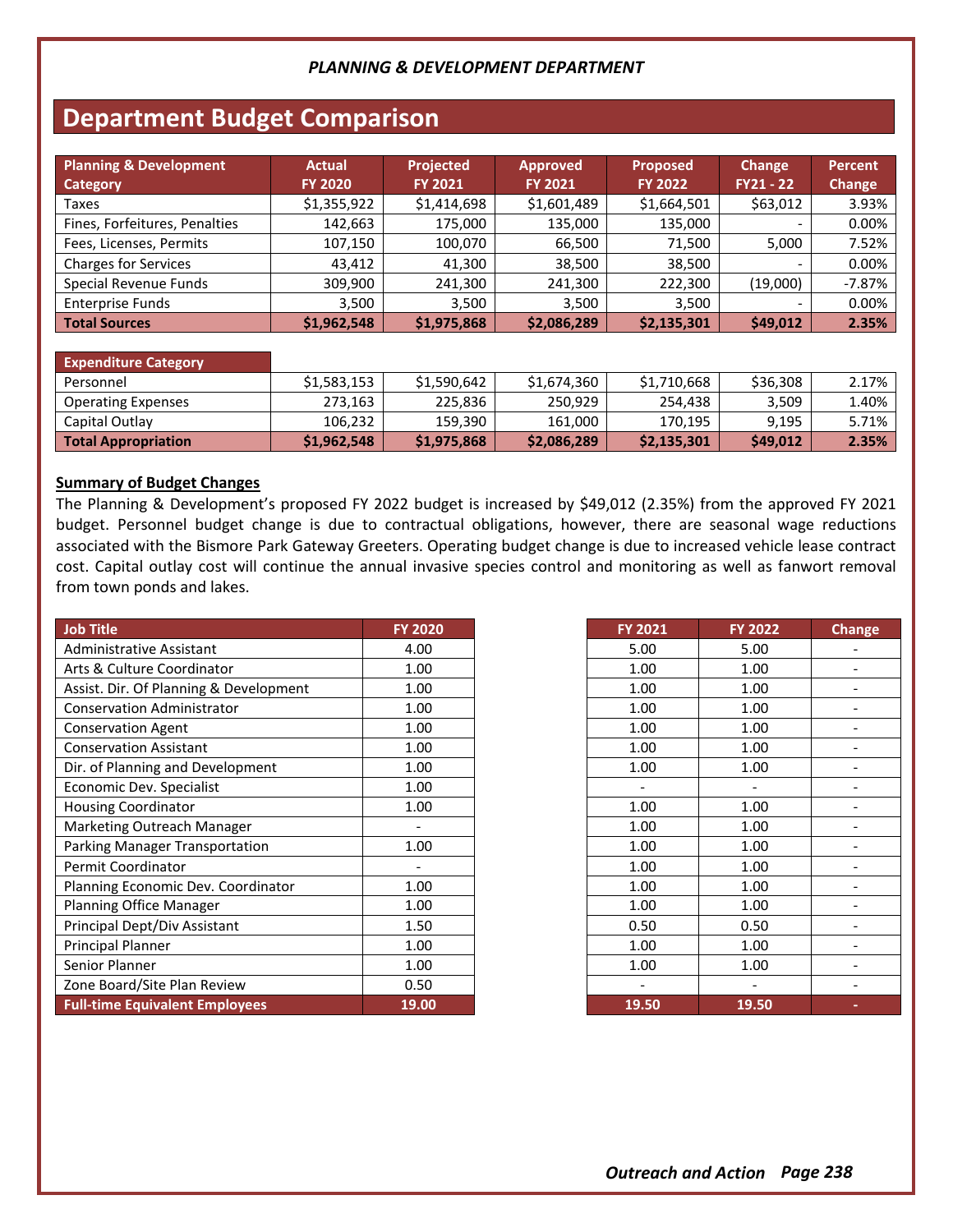# **Department Budget Comparison (Continued)**

| <b>Budget Reconciliation</b>                   | Personnel                | <b>Operating</b> | Capital   | <b>Totals</b> | <b>FTE</b> |
|------------------------------------------------|--------------------------|------------------|-----------|---------------|------------|
| FY 2021 Approved Budget                        |                          |                  |           | \$2,086,289   |            |
| Contractual Obligations Net of Staff Turnover  | 55,635                   |                  |           | 55,635        |            |
| One-Time Charges                               |                          |                  | (161,000) | (161,000)     |            |
| FY 2022 Budget Changes                         |                          |                  |           |               |            |
| 1. Seasonal Wage Reduction Gateway Greeters    | (19,327)                 |                  |           | (19, 327)     |            |
| 2. Increase Costs for Vehicle Lease            |                          | 3,509            |           | 3,509         |            |
| 3. Aquatic Invasive Species Control/Monitoring |                          |                  | 116,820   | 116,820       |            |
| 4. Bearse Pond Fanwort Removal (Mechanical)    | $\overline{\phantom{0}}$ |                  | 53,375    | 53,375        |            |
| FY 2022 Proposed Budget                        | \$36,308                 | \$3,509          | \$9,195   | \$2,135,301   |            |

- **1. Reduced Gateway Greeters Seasonal Staff –** A reorganization of staff will allow for a reduction of seasonal staff needed for the Bismore Park Greeter Program.
- **2. Vehicle Lease Agreements –** Town wide vehicle lease agreements are anticipated to increase in the fiscal year.
- **3. Aquatic Invasive Species Control and Monitoring Part 1 -**Perform whole lake sonar (fluridone, aquatic herbicide) treatment to control hydrilla, the relentless invasive aquatic weed, in Long Pond, Centerville. Perform whole lake sonar treatment at Mystic Lake and treat 5 acres in Middle Pond, Marstons Mills. A combination of liquid and pellet herbicide will be used. Includes pre and post vegetative surveys, FasTest Sample collection and final reporting.

**Aquatic Invasive Species Control and Monitoring Part 2 -** Diver Assisted Suction Harvesting (DASH) mechanical control of Fanwort in Wequaquet Lake and Gooseberry Pond. Pre and Post vegetative surveys and final reporting.

**4. Bearse Pond Fanwort Removal (Mechanical) -** Diver Assisted Suction harvesting (DASH) will be employed to control the invasive aquatic weed, Fanwort, in Bearse Pond. The contractor is estimating 2-3 weeks of work in order to focus on incremental reduction rather than maintenance of static conditions since we are not treating with fluridone (Sonar).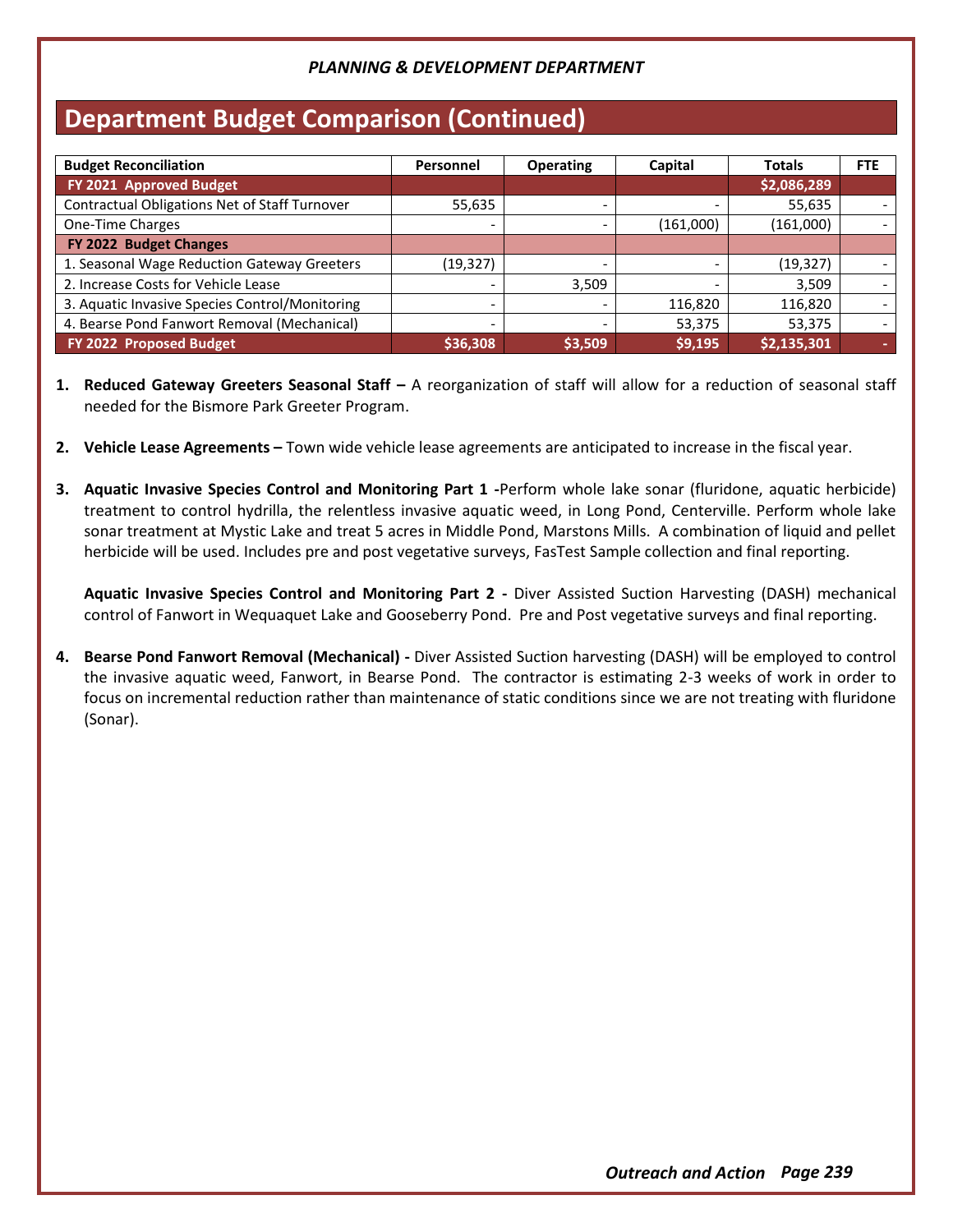# **Planning & Development Department Budget History**



In FY 2019, (2) full-time positions were added to the budget: Economic Coordinator and Assistant Director.



Planning & Development expends 90% to 95% of its budget annually.



This department's budget has increased 4.10% annually on average over the five-year period. 8



Wetland Protection is the largest program within the department at 22%.



■ Taxes ■ Special Revenue Funds ■ Fines, Forfeitures, Penalties ■ Fees, Licenses, Permits ■ Charges for Services ■ Reserves ■ Enterprise Funds

Taxes provide 75% of resources to fund the department's budget. Special Revenue Funds (Bismore parking receipts and Wetland Protection Act fees) account for 12%, and Parking fines provide 8%.

*Outreach and Action Page 240*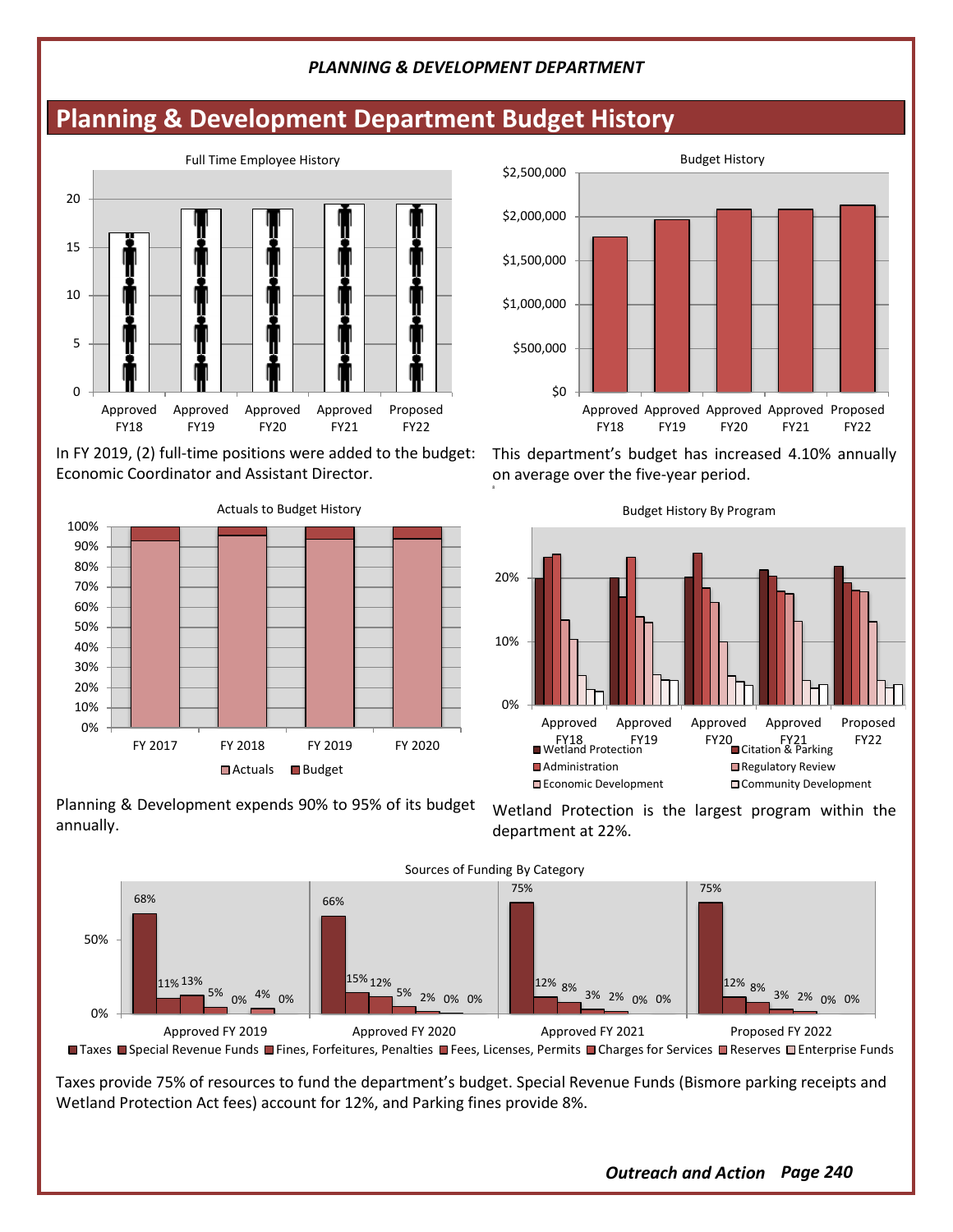## **Program Services Provided**

### **Administration Program**

Administration provides support for the six department programs with professional and administrative staff. The Director, working with staff, provides professional planning and development advice and assistance to town residents, business entities, the Town Manager, Town Council, Boards, Commissions, Committees and Departments, county and state agencies, and private sector organizations and entities. This advice and assistance includes economic development, downtown revitalization, land use, housing, community planning, infrastructure, transportation, capital improvement, and environmental issues and impacts. Administrative activities include payroll, billing, grant procurement and administration, media relations material preparation and distribution, contract preparation,



*Guyer Barn Art Paintings*

procurement assistance and invoice processing. PDD Administration staff provides support to the Boards, Committees, and Commissions as necessary.

| Administration              | <b>Actual</b>  | <b>Projected</b> | <b>Approved</b> | <b>Proposed</b> | <b>Change</b>            | Percent |
|-----------------------------|----------------|------------------|-----------------|-----------------|--------------------------|---------|
| <b>Category</b>             | <b>FY 2020</b> | <b>FY 2021</b>   | <b>FY 2021</b>  | <b>FY 2022</b>  | $FY21 - 22$              | Change  |
| Taxes                       | \$376,716      | \$342,698        | \$366,585       | \$377,847       | \$11,262                 | 3.07%   |
| Fees, Licenses, Permits     | 8,430          | 8,550            | 8,000           | 8,000           | $\overline{\phantom{0}}$ | 0.00%   |
| <b>Total Sources</b>        | \$385,146      | \$351,248        | \$374,585       | \$385,847       | \$11,262                 | 3.01%   |
| <b>Expenditure Category</b> |                |                  |                 |                 |                          |         |
| Personnel                   | \$272,174      | \$268,322        | \$282,445       | \$293,707       | \$11,262                 | 3.99%   |
| <b>Operating Expenses</b>   | 112.972        | 82.926           | 92.140          | 92.140          | $\overline{\phantom{a}}$ | 0.00%   |
| <b>Total Appropriation</b>  | \$385,146      | \$351,248        | \$374,585       | \$385,847       | \$11,262                 | 3.01%   |

## **Comprehensive Planning Program**

Comprehensive Planning's purpose is research, analyze, and develop plans, through civic engagement activities, for the Town's long-term needs in the areas of economic development, preservation, and enhancement of resources, sustainable development practices, and provision of adequate public facilities and infrastructure. This program also monitors existing regulations and works to redraft those that are outdated or unnecessarily restrictive. A broad range of comprehensive planning information, including policy advice and research, is shared with Town Council, the Town Manager, regulatory boards and Town agencies, committees, residents and business owners. Ongoing planning projects include targeted regulatory amendments to improve efficiency; strategic infrastructure, transportation and capital improvements planning to foster economic activity; environment and resource planning; and village center planning and downtown revitalization efforts.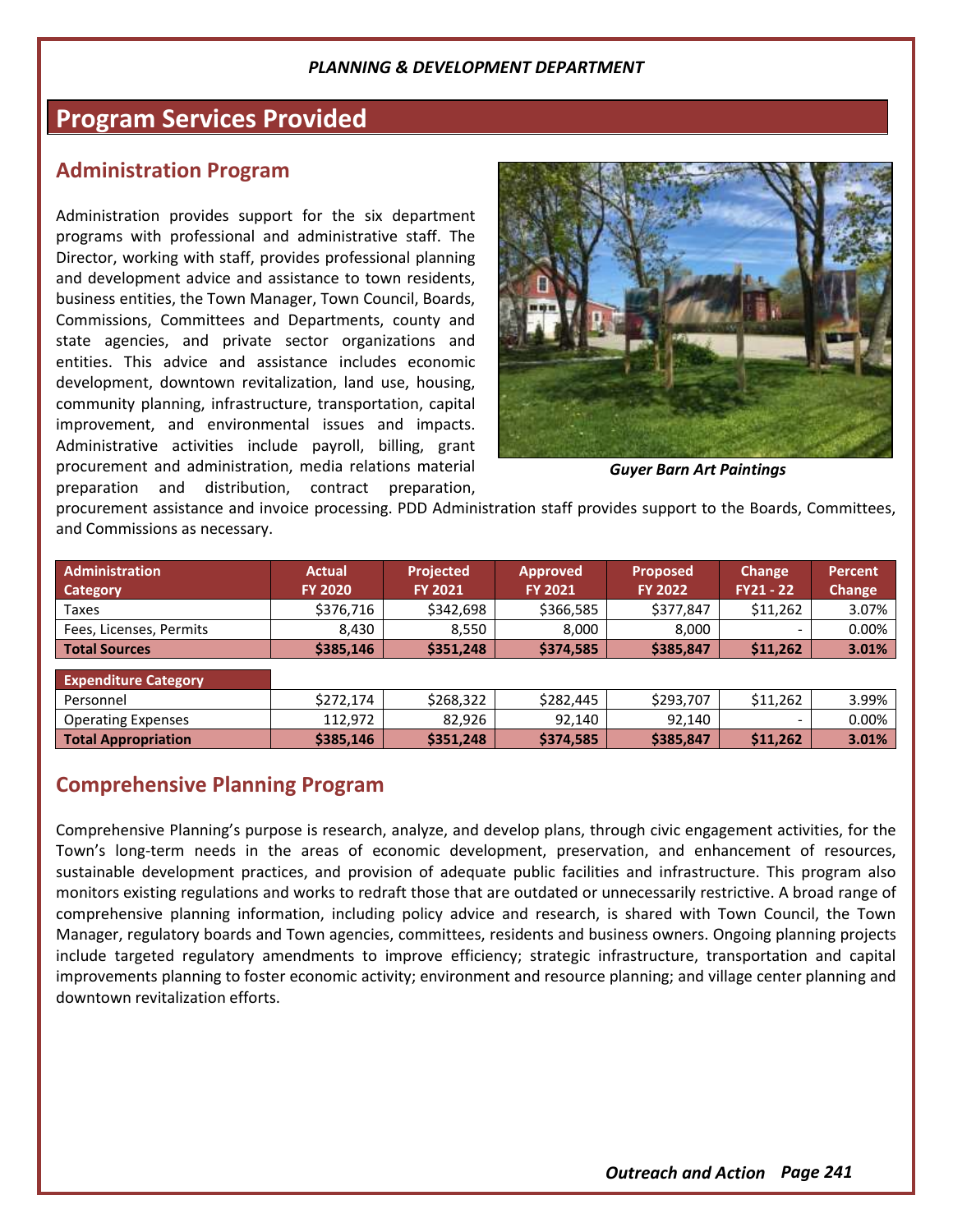# **Program Services Provided (Continued)**

| <b>Comprehensive Planning</b><br><b>Category</b> | <b>Actual</b><br><b>FY 2020</b> | <b>Projected</b><br><b>FY 2021</b> | <b>Approved</b><br><b>FY 2021</b> | <b>Proposed</b><br><b>FY 2022</b> | Change<br>$FY21 - 22$ | Percent<br>Change |
|--------------------------------------------------|---------------------------------|------------------------------------|-----------------------------------|-----------------------------------|-----------------------|-------------------|
| Taxes                                            | \$71,316                        | \$63,423                           | \$66,761                          | \$68,073                          | \$1,312               | 1.97%             |
| Total Sources                                    | \$71.316                        | \$63,423                           | \$66,761                          | \$68,073                          | \$1,312               | 1.97%             |
| <b>Expenditure Category</b>                      |                                 |                                    |                                   |                                   |                       |                   |
| Personnel                                        | \$71,316                        | \$63,423                           | \$66,761                          | \$68,073                          | \$1,312               | 1.97%             |
| <b>Total Appropriation</b>                       | \$71,316                        | \$63,423                           | \$66,761                          | \$68,073                          | \$1,312               | 1.97%             |

## **Community Development Program**

The Community Development program's purpose is to strengthen and renew neighborhoods in Barnstable and enhance and enrich the quality of life for the Town's residents through housing and community development planning, funding, and implementation.

**Community Development Block Grant (CDBG) Program:**

Through the CDBG Action Plans developed by PD, CDBG grant funds from the U.S. Department of Housing and Urban Development (HUD) are allocated to activities that assist the Town's low and moderate-income residents. During FY 2020, CDBG expansion of the Community Service Officer program through the winter; a remote learning center for Barnstable Public School students; scholarships for participation in HYCC programs; rehabilitation of public housing; and small business assistance through the micro-enterprise loan program in partnership with Coastal Community Capital.



*Hyannis Harbor Overlook*

**Housing:** Housing staff implements our state and locally approved housing plan; monitors affordable housing compliance with permit requirements and deed restrictions; coordinates with Department of Housing and Community Development (DHCD) to maintain the Subsidized Housing Inventory; supports the Accessory Affordable Apartment program; provides assistance with affordable housing project review; administers the Downtown Hyannis Housing Development Incentive Program; and works with the Community Preservation Committee and the Housing Committee on affordable housing.

| <b>Community Development</b><br>Category | <b>Actual</b><br><b>FY 2020</b> | <b>Projected</b><br><b>FY 2021</b> | <b>Approved</b><br><b>FY 2021</b> | <b>Proposed</b><br><b>FY 2022</b> | Change<br>$FY21 - 22$ | Percent<br>Change |
|------------------------------------------|---------------------------------|------------------------------------|-----------------------------------|-----------------------------------|-----------------------|-------------------|
| Taxes                                    | \$95.662                        | \$75.933                           | \$79.929                          | \$81,902                          | \$1,973               | 2.47%             |
| Total Sources                            | \$95,662                        | \$75.933                           | \$79.929                          | \$81,902                          | \$1,973               | 2.47%             |
| <b>Expenditure Category</b>              |                                 |                                    |                                   |                                   |                       |                   |
| Personnel                                | \$95,662                        | \$75.933                           | \$79.929                          | \$81,902                          | \$1,973               | 2.47%             |
| <b>Total Appropriation</b>               | \$95,662                        | \$75,933                           | \$79,929                          | \$81,902                          | \$1,973               | 2.47%             |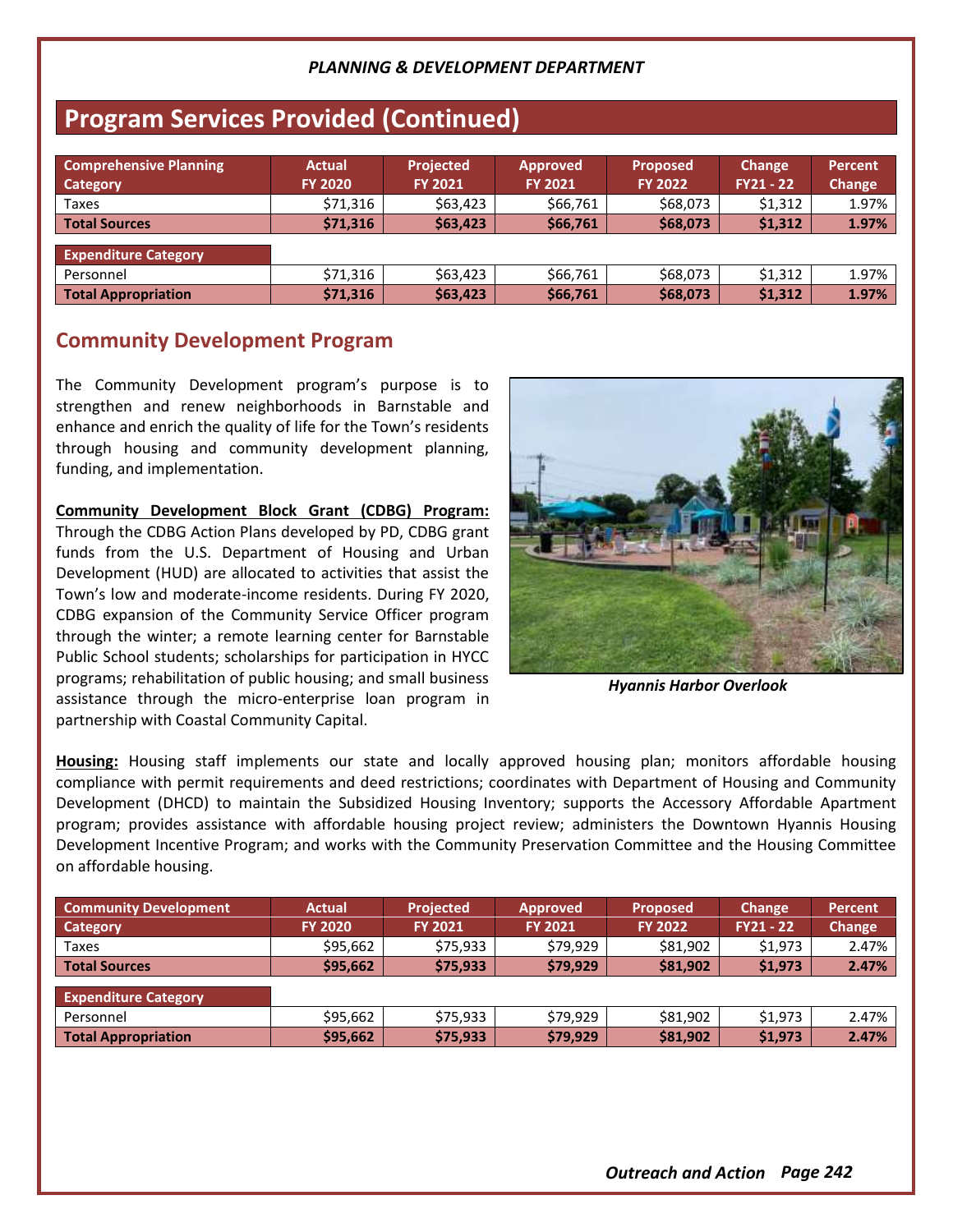# **Program Services Provided (Continued)**

## **Land Management Program**

Conservation's Land Management program prepares management plans for conservation areas and budgets, coordinates, and supervises the maintenance work performed thereon. The major focus of the land management program is on large conservation tracts enjoyed by hikers, mountain bikers, hunters, etc. Trails, signs, kiosks, parking areas and fences are placed and maintained; fields are mowed; community gardens plowed; litter removed; and fire management measures are implemented.

| <b>Land Management</b><br>Category | <b>Actual</b><br><b>FY 2020</b> | Projected<br><b>FY 2021</b> | <b>Approved</b><br><b>FY 2021</b> | <b>Proposed</b><br><b>FY 2022</b> | Change<br><b>FY21 - 22</b> | Percent<br>Change |
|------------------------------------|---------------------------------|-----------------------------|-----------------------------------|-----------------------------------|----------------------------|-------------------|
| Taxes                              | \$57,281                        | \$51,850                    | \$55,821                          | \$57,545                          | \$1,724                    | 3.09%             |
| <b>Total Sources</b>               | \$57,281                        | \$51,850                    | \$55,821                          | \$57,545                          | \$1,724                    | 3.09%             |
| <b>Expenditure Category</b>        |                                 |                             |                                   |                                   |                            |                   |
| Personnel                          | \$44,721                        | \$30,607                    | \$32,218                          | \$33,942                          | \$1,724                    | 5.35%             |
| <b>Operating Expenses</b>          | 12,560                          | 21.243                      | 23,603                            | 23,603                            | -                          | 0.00%             |
| <b>Total Appropriation</b>         | \$57,281                        | \$51,850                    | \$55,821                          | \$57,545                          | \$1,724                    | 3.09%             |

## **Regulatory Review Program**

The Regulatory Review Program's purpose is to provide exemplary assistance to residents, property owners, Boards, Commissions, Committees, and Departments with implementation of the Town's land use and historic preservation ordinances and general advice on regulatory issues. Program staff is charged with analyzing outdated or unnecessarily restrictive ordinances to determine needed reforms. The Regulatory Review program provides staff support, technical assistance, and administrative services to the Planning Board, Zoning Board of Appeals, Accessory Affordable Apartment Program, Old King's Highway Historic District Committee, Barnstable Historical Commission, Hyannis Main Street Waterfront Historic District Commission, and Site Plan Review. Regulatory Review is a primary customer service presence for the Town.

| <b>Regulatory Review</b>    | <b>Actual</b>  | <b>Projected</b> | <b>Approved</b> | <b>Proposed</b> | Change      | Percent |
|-----------------------------|----------------|------------------|-----------------|-----------------|-------------|---------|
| Category                    | <b>FY 2020</b> | <b>FY 2021</b>   | <b>FY 2021</b>  | <b>FY 2022</b>  | $FY21 - 22$ | Change  |
| Taxes                       | \$329,303      | \$341,812        | \$361,671       | \$377,292       | \$15,621    | 4.32%   |
| Fees, Licenses, Permits     | 5.300          | 6.050            | 4.500           | 4.500           |             | 0.00%   |
| <b>Total Sources</b>        | \$334,603      | \$347,862        | \$366,171       | \$381,792       | \$15,621    | 4.27%   |
| <b>Expenditure Category</b> |                |                  |                 |                 |             |         |
| Personnel                   | \$334,603      | \$347,862        | \$366,171       | \$381,792       | \$15.621    | 4.27%   |
| <b>Total Appropriation</b>  | \$334,603      | \$347,862        | \$366,171       | \$381,792       | \$15,621    | 4.27%   |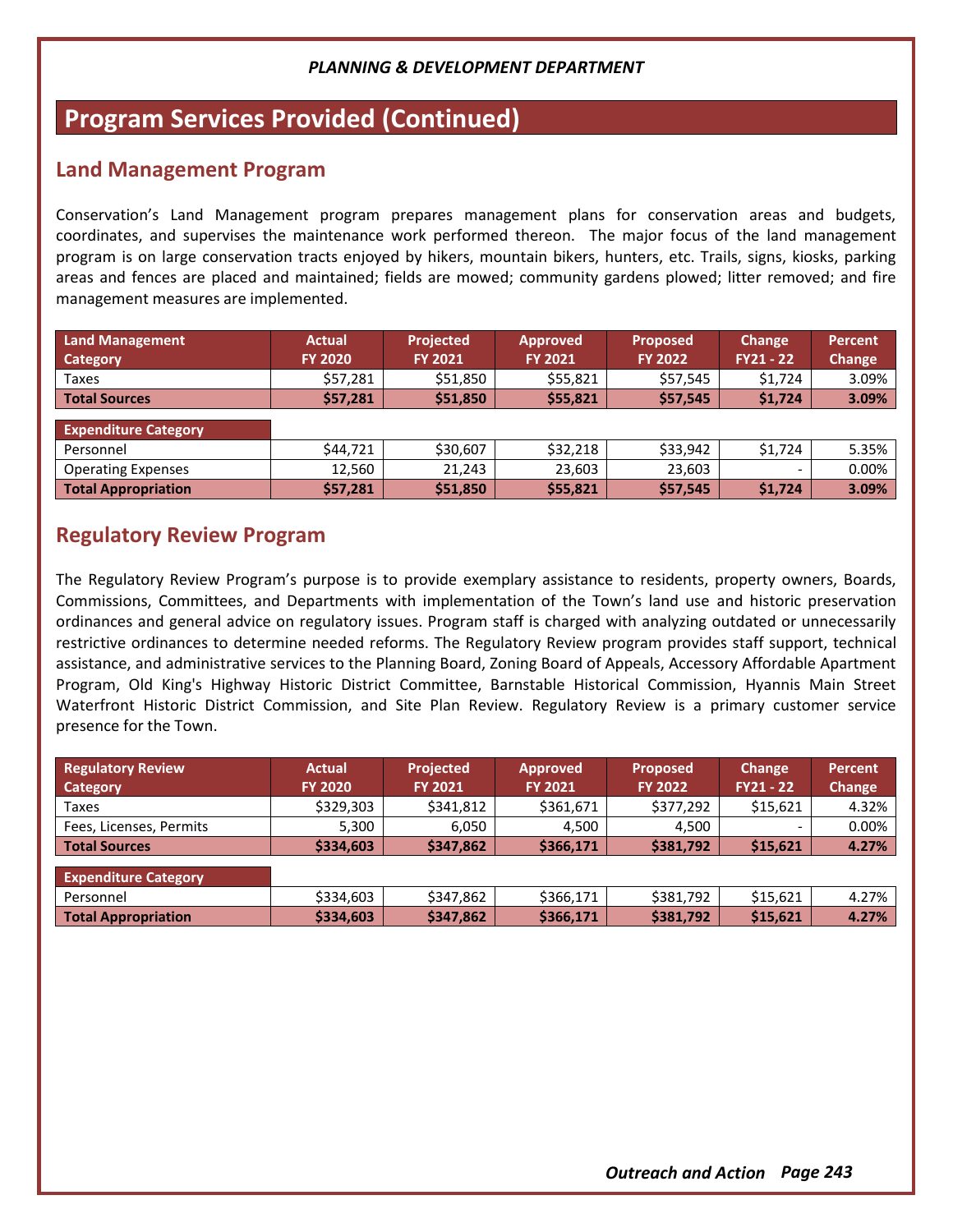# **Program Services Provided (Continued)**

## **Economic Development Program**

The Economic Development program seeks to improve the quality of life in our community, support job creation and retention, and expand the tax base. Specific activities include supporting Hyannis' revitalization; collaborating with the Hyannis Area and Cape Cod Chambers of Commerce and the Downtown Hyannis Business Improvement District; regulatory review and reform for in support of business investment; and place making strategies to attract and retain visitors to Hyannis Harbor and Village centers. The Economic Development implementation strategy is based on building on and promoting the Town's assets, such as high quality of life and proximity to the water, the tradition of entrepreneurships, building long-term value to attract investment, and promoting economic balance, diversity, and sustainability.

#### **Business Outreach and Marketing**

Business outreach remains integral to the economic development program. The Director and PDD's Economic Development team continually connect with business owners to understand the business climate and share the Town's goals and planning initiatives in these interactions. We also strive to market Barnstable as a great place to live, work, and play, through internal marketing efforts and collaboration with our community partners.

#### **Business Support**

P&D continues to assist with coordination and support services for businesses seeking permits at the 200 Main Street, now with support of a full-time Permit Coordinator. P&D develops resources, including permit guides and the Business Barnstable website, to assist new businesses and developers. P&D works with local, state, and regional partners to provide connections to resources for local businesses. Coastal Community Capital, SCORE, Greater Hyannis and Cape Cod Chambers of Commerce, and Massachusetts Office of Business Development are among those resources.

#### **Creative Economy/Arts and Culture**

In alignment with state, regional, and local organizations, the Arts and Culture Program operates within the Planning & Development Department supporting P&D Economic Development goals. Arts and Culture are fundamental to community character, quality of life, and economic development. Fostering the creative economy supports economic growth; contributes to the vibrancy of our villages; benefits local artists; enriches resident and visitor experiences; supports our business community; and continues to establish downtown Hyannis and the entire Town of Barnstable as a regional destination for the arts. Through a series of arts–oriented initiatives, we have successfully integrated Arts and Culture into the socio-economic fabric of our community. By promoting the creative sector and facilitating artistic interactions, we see exponentially the energy and enthusiasm reinvested in our town and has increased our social capital and emotional infrastructure. Impacts of our efforts include: consistent venues and steady revenue for local artists and artisans; a positive image for our urban core; spontaneous partnerships between artists and local businesses; increased demand for more artist exhibit and work space; further downtown revitalization with private investments and infrastructure improvements; and strengthening collaborations with arts, cultural and business organizations. A visit to artsbarnstable.com gives a thorough overview of Arts and Culture activities in all seven villages.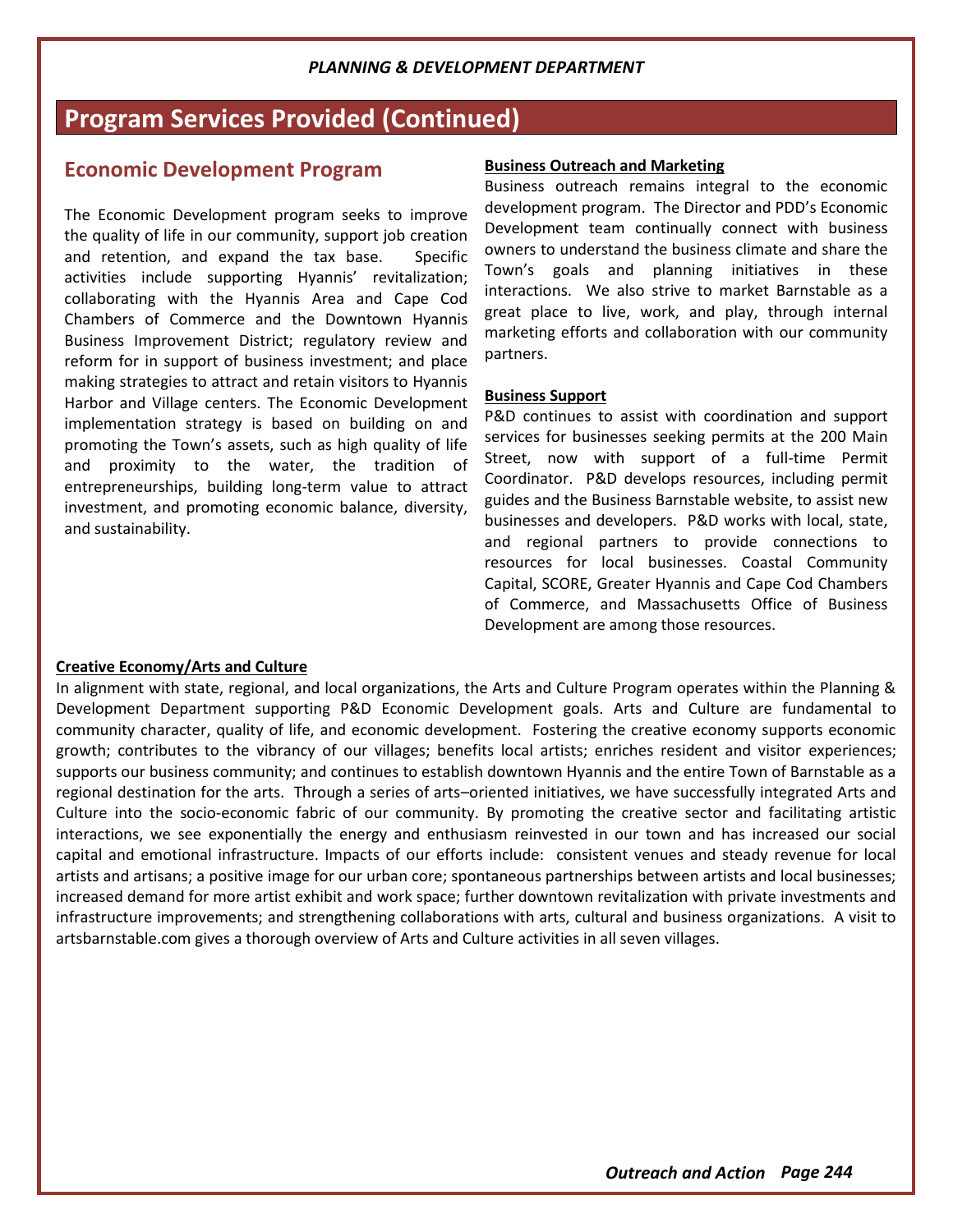# **Program Services Provided (Continued)**

| <b>Economic Development</b><br>Category | <b>Actual</b><br><b>FY 2020</b> | <b>Projected</b><br><b>FY 2021</b> | Approved<br><b>FY 2021</b> | <b>Proposed</b><br><b>FY 2022</b> | Change<br>$FY21 - 22$ | Percent<br>Change |
|-----------------------------------------|---------------------------------|------------------------------------|----------------------------|-----------------------------------|-----------------------|-------------------|
| Taxes                                   | \$169,877                       | \$226,754                          | \$265,273                  | \$260,402                         | (54, 871)             | $-1.84%$          |
| Fees, Licenses, Permits                 | 36,094                          | 35,230                             | 10,500                     | 20,500                            | 10,000                | 95.24%            |
| <b>Total Sources</b>                    | \$205,971                       | \$261,984                          | \$275,773                  | \$280,902                         | \$5,129               | 1.86%             |
| <b>Expenditure Category</b>             |                                 |                                    |                            |                                   |                       |                   |
| Personnel                               | \$205,971                       | \$261,984                          | \$275,773                  | \$280.902                         | \$5,129               | 1.86%             |
| <b>Total Appropriation</b>              | \$205,971                       | \$261,984                          | \$275,773                  | \$280,902                         | \$5,129               | 1.86%             |

## **Parking Management**

Parking Management strives to manage and implement objectives for on- and off-street public parking in the Town of Barnstable, and set an example of how parking can positively assist with economic prosperity through innovative technology, proactive solutions and exemplary customer service. Parking Management strives to consistently provide the highest level of service while positively assisting our residents and visitors through enriched customer services and efficient community parking management while promoting accessibility to the communities' cultural and recreational resources as well as our downtown business districts.

The office processes parking citations for violations within all of the seven Villages including Bismore Park, Main Street, beaches, ramps, landings, commuter lot, and malls; we conduct hearings on appeals and provide maintenance and collection services for parking kiosks; we work closely with our data processing company on payments and data collection, and the Police Department on enforcement, and with the Registry of Motor Vehicles on ticket clearances, handicapped placards and updated laws and systems. In addition, the Parking Team supports the Town in other various capacities including visitor services through the Gateway Greeter program and collaborative efforts of Arts & Culture projects.

| <b>Citation &amp; Parking</b><br><b>Category</b> | <b>Actual</b><br><b>FY 2020</b> | <b>Projected</b><br><b>FY 2021</b> | <b>Approved</b><br><b>FY 2021</b> | <b>Proposed</b><br><b>FY 2022</b> | <b>Change</b><br>$FY21 - 22$ | <b>Percent</b><br><b>Change</b> |
|--------------------------------------------------|---------------------------------|------------------------------------|-----------------------------------|-----------------------------------|------------------------------|---------------------------------|
| Taxes                                            | \$0                             | \$0                                | \$24,809                          | \$37,272                          | \$12,463                     | 50.24%                          |
| Fines, Forfeitures, Penalties                    | \$142,663                       | \$175,000                          | \$135,000                         | \$135,000                         | \$0                          | 0.00%                           |
| Fees, Licenses, Permits                          | 28,385                          | 22,667                             | 25,000                            | 20,000                            | (5,000.00)                   | $-20.00\%$                      |
| <b>Charges for Services</b>                      | 42,320                          | 40,610                             | 38,500                            | 38,500                            |                              | 0.00%                           |
| <b>Special Revenue Funds</b>                     | 264,900                         | 196,300                            | 196,300                           | 177,300                           | (19,000)                     | $-9.68%$                        |
| <b>Enterprise Funds</b>                          | 3,500                           | 3,500                              | 3,500                             | 3,500                             |                              | 0.00%                           |
| <b>Total Sources</b>                             | \$481,769                       | \$438,077                          | \$423,109                         | \$411,572                         | (511, 537)                   | $-2.73%$                        |
| <b>Expenditure Category</b>                      |                                 |                                    |                                   |                                   |                              |                                 |
| Personnel                                        | \$303,476                       | \$296,043                          | \$311,625                         | \$297,727                         | ( \$13,898)                  | $-4.46%$                        |
| <b>Operating Expenses</b>                        | 104.011                         | 100,336                            | 111,484                           | 113.845                           | 2,361                        | 2.12%                           |
| <b>Total Appropriation</b>                       | \$407,487                       | \$396,379                          | \$423,109                         | \$411,572                         | (511,537)                    | $-2.73%$                        |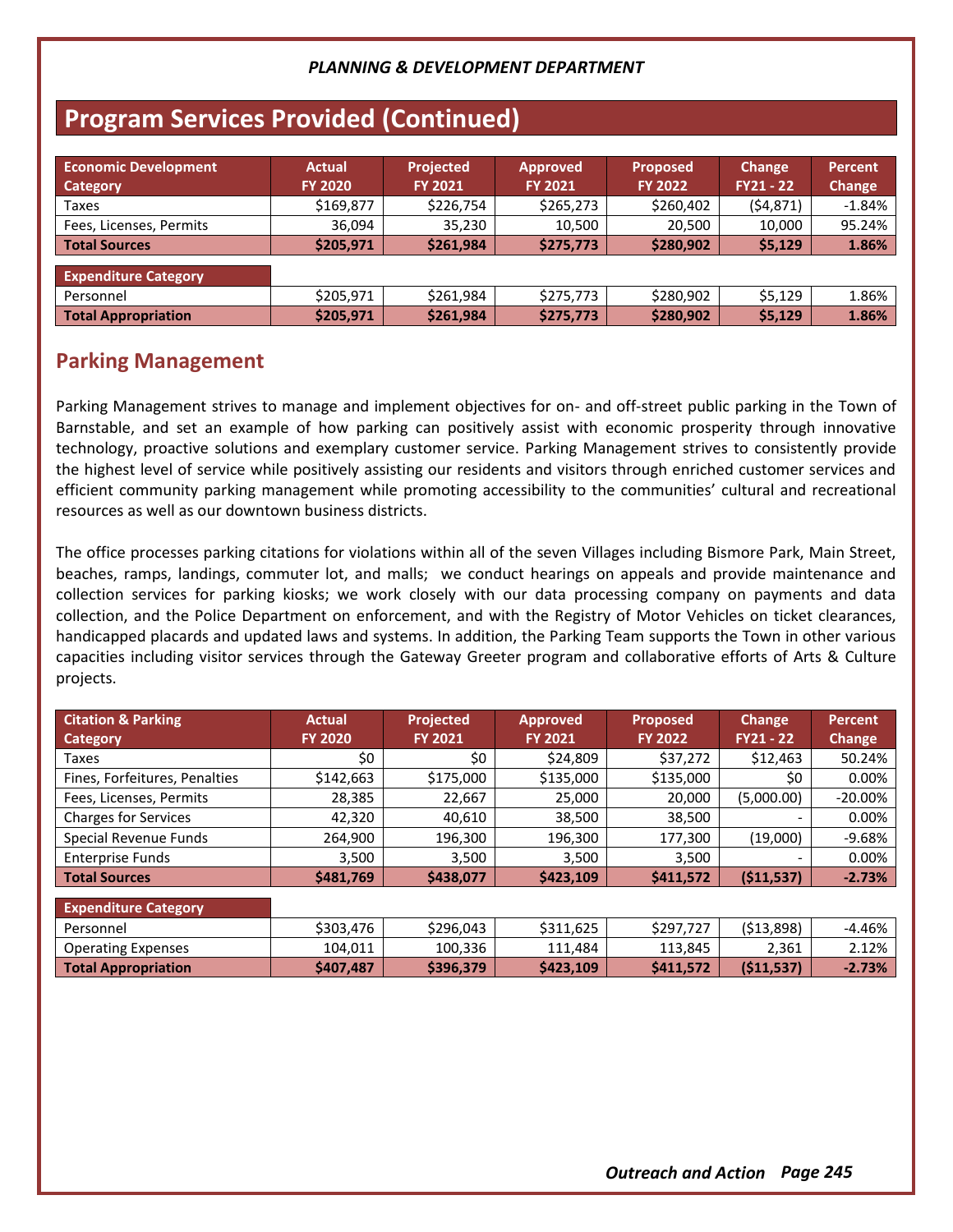# **Program Services Provided (Continued)**

### **Wetlands Protection Program**

The Wetlands Protection program is responsible for providing technical, administrative, and clerical assistance to the Conservation Commission in carrying out its responsibilities under M.G.L. Ch. 131, Sec. 40 and Chapter 237 of the Town Code (Wetlands Protection). The program provides services in the areas of project review, permit issuance, and compliance, enforcement, building permit application review, aquatic restoration, and public education. The program serves to protect, promote, and enhance the quality of wetland resources within the Town. These resources range from coastal beaches, banks, marshes, and dunes, to streams, rivers, ponds and their adjacent wetlands. The public benefits derived from the program include protection of surface and ground water quality, protection from flooding and storm



*Cumner Marsh*

damage, protection of shellfish beds and fisheries, enhanced recreation, and protection of wildlife habitat.

The Conservation Program manages and protects the Town's lakes and ponds through the implementation and monitoring of programs to address ecological impairments, such as invasive species, and to restore water quality for the purposes of promoting healthy pond ecosystems, protecting human health, and supporting recreation and enjoyment.

| <b>Wetlands Protection</b><br><b>Category</b> | <b>Actual</b><br><b>FY 2020</b> | Projected<br><b>FY 2021</b> | <b>Approved</b><br><b>FY 2021</b> | <b>Proposed</b><br><b>FY 2022</b> | <b>Change</b><br>FY21 - 22 | <b>Percent</b><br><b>Change</b> |
|-----------------------------------------------|---------------------------------|-----------------------------|-----------------------------------|-----------------------------------|----------------------------|---------------------------------|
| Taxes                                         | \$330,049                       | \$353,925                   | \$380,641                         | \$404,168                         | \$23,527                   | 6.18%                           |
| Fees, Licenses, Permits                       | 28,941                          | 27,573                      | 18,500                            | 18,500                            |                            | 0.00%                           |
| <b>Charges for Services</b>                   | 1,092                           | 690                         | $\overline{\phantom{a}}$          | $\overline{\phantom{a}}$          | -                          | 0.00%                           |
| Special Revenue Funds                         | 45.000                          | 45.000                      | 45.000                            | 45.000                            | $\overline{\phantom{0}}$   | 0.00%                           |
| <b>Total Sources</b>                          | \$405,082                       | \$427,188                   | \$444,141                         | \$467,668                         | \$23,527                   | 5.30%                           |
| <b>Expenditure Category</b>                   |                                 |                             |                                   |                                   |                            |                                 |
| Personnel                                     | \$255,230                       | \$246,467                   | \$259,439                         | \$272,623                         | \$13,184                   | 5.08%                           |
| <b>Operating Expenses</b>                     | 43,620                          | 21,332                      | 23,702                            | 24,850                            | 1,148                      | 4.84%                           |
| Capital Outlay                                | 106,232                         | 159,390                     | 161,000                           | 170,195                           | 9,195                      | 5.71%                           |
| <b>Total Appropriation</b>                    | \$405,082                       | \$427,188                   | \$444.141                         | \$467,668                         | \$23,527                   | 5.30%                           |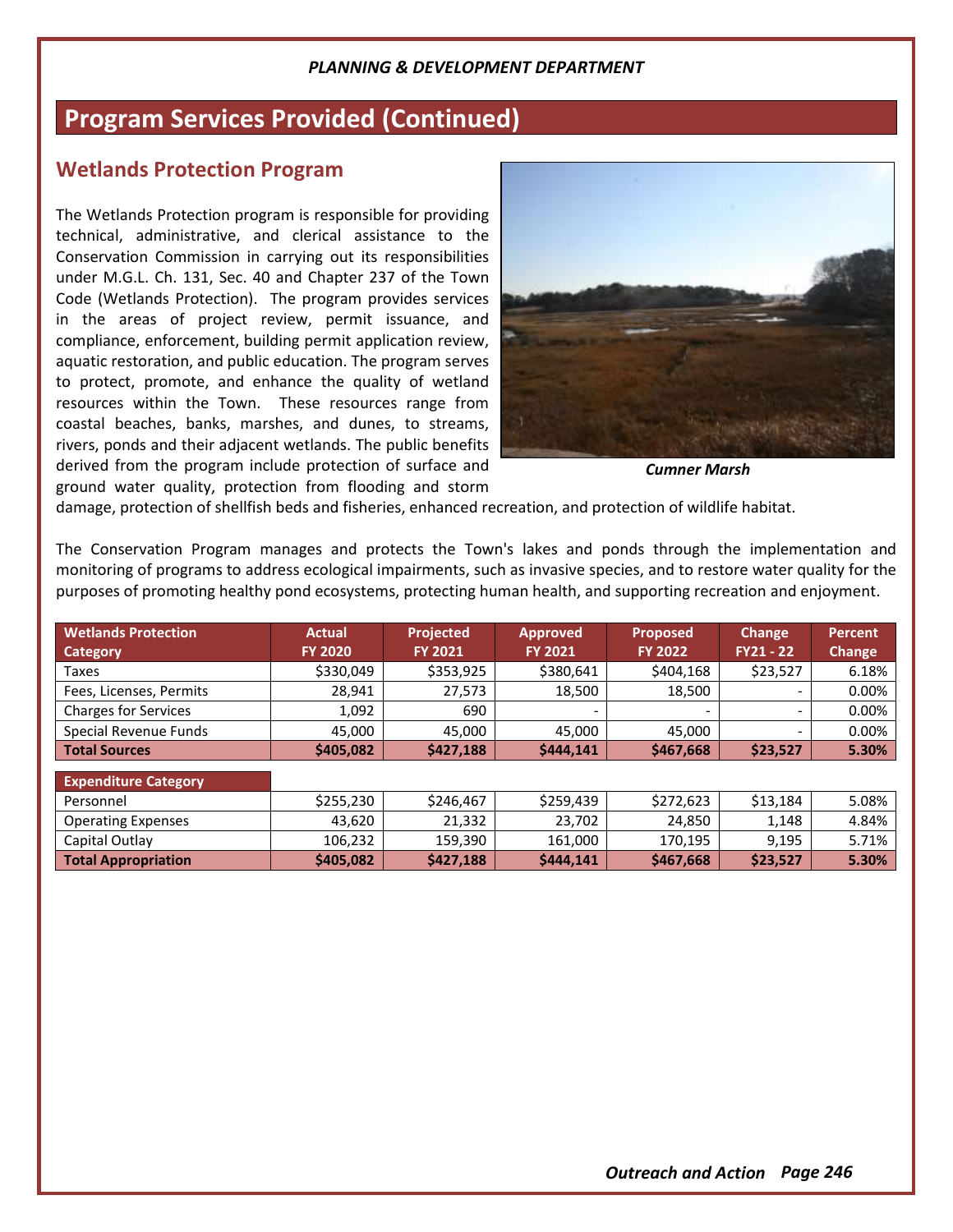# **Department Workload Indicators**

## **Regulatory Review Program**

The Regulatory Review program provides technical and administrative support for five regulatory Boards/Committees/Commissions.

| <b>Meetings</b>                                            | <b>FY 2018</b><br><b>Actuals</b> | <b>FY 2019</b><br><b>Actuals</b> | <b>FY 2020</b><br><b>Actuals</b> |
|------------------------------------------------------------|----------------------------------|----------------------------------|----------------------------------|
| <b>Planning Board</b>                                      | 22                               |                                  | 18                               |
| Zoning Board of Appeals                                    | 20                               | 23                               |                                  |
| Old Kings Highway Regional Historic District Committee     | 20                               | 21                               |                                  |
| Hyannis Main Street Waterfront Historic District Committee | 18                               | 20                               | 38                               |
| Barnstable Historical Commission                           |                                  |                                  |                                  |

| <b>Matters Acted Upon</b>                                  | <b>FY 2018</b><br><b>Actuals</b> | <b>FY 2019</b><br><b>Actuals</b> | <b>FY 2020</b><br><b>Actuals</b> |
|------------------------------------------------------------|----------------------------------|----------------------------------|----------------------------------|
| <b>Planning Board</b>                                      | 38                               | 28                               | 27                               |
| Zoning Board of Appeals                                    | 46                               | 58                               | 52                               |
| Old Kings Highway Regional Historic District Committee     | 204                              | 177                              | 172                              |
| Hyannis Main Street Waterfront Historic District Committee | 40                               | 39                               | 37                               |
| <b>Barnstable Historical Commission</b>                    | 32                               | 33                               |                                  |

## **Conservation Program**

The Regulatory Review program provides technical and administrative support for five regulatory Boards/Committees/Commissions.

| <b>Conservation Program</b>       | <b>FY 2017</b><br><b>Actual</b> | <b>FY 2018</b><br><b>Actual</b> | <b>FY 2019</b><br><b>Actual</b> | <b>FY 2020</b><br><b>Actual</b> |
|-----------------------------------|---------------------------------|---------------------------------|---------------------------------|---------------------------------|
| <b>Total Site Inspections</b>     | 506                             | 512                             | 409                             | 385                             |
| Certificates of Compliance Issued | 78                              | 85                              | 85                              | 90                              |
| Written Warnings Issued           |                                 | 24                              | 17                              | 16                              |
| Enforcement Orders Issued         |                                 | 30                              | 21                              | 36                              |
| <b>Enforcement Site Visits</b>    |                                 | 75                              | 44                              | 102                             |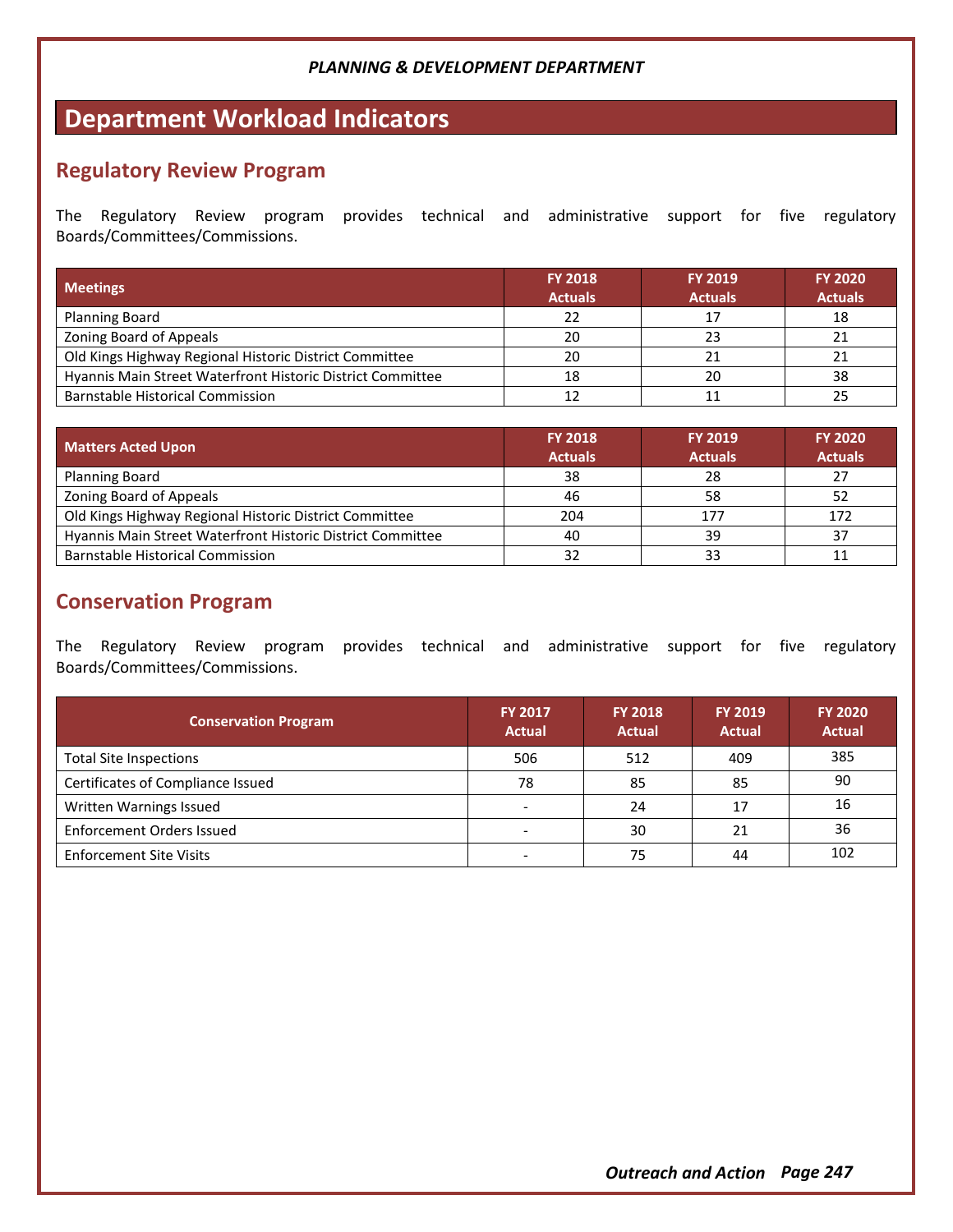# **Department Workload Indicators (Continued)**

| <b>Permit Review Process</b>                            | <b>FY 2017</b><br><b>Actual</b> | <b>FY 2018</b><br><b>Actual</b> | <b>FY 2019</b><br><b>Actual</b> | <b>FY 2020</b><br><b>Actual</b> |
|---------------------------------------------------------|---------------------------------|---------------------------------|---------------------------------|---------------------------------|
| <b>Applications Requiring Commission Review</b>         | 153                             | 166                             | 164                             | 154                             |
| (Applications Approved by Commission)                   | 152                             | 165                             | 162                             | 154                             |
| Administrative Reviews                                  |                                 | 49                              | 71                              | 79                              |
| Total Building Permit Applications Reviewed by Division | 977                             | 1.013                           | 1,182                           | 1,310                           |

| <b>Land Management Program</b> | <b>FY 2017</b> | <b>FY 2018</b> | <b>FY 2019</b> | <b>FY 2020</b> |
|--------------------------------|----------------|----------------|----------------|----------------|
|                                | Actual         | Actual         | Actual         | Actual         |
| Land Management Site Visits    | 70             | 70             | 52             | -42            |

## **Parking & Gateway Greeters Program**

Parking Management is responsible for compliance of parking regulations in all of Barnstable's village centers, the Hyannis regional commercial center, public roads, beaches, and boat ramps. Parking Management operates year round and has one full-time Parking Manager/Transportation Coordinator and up to six seasonal Parking Resource Officers. The majority of tickets are written in the summer months. The top violation locations are shown below:

| <b>Location of Citations</b> | <b>Citations</b><br><b>Written</b> | Percentage<br>of Total |  |
|------------------------------|------------------------------------|------------------------|--|
| <b>Bismore</b>               | 661                                | 18%                    |  |
| Malls                        | 572                                | 16%                    |  |
| Commuter Lot                 | 486                                | 13%                    |  |
| <b>Beaches</b>               | 775                                | 21%                    |  |
| <b>Town Lots</b>             | 367                                | 10%                    |  |
| Cape Cod Hospital            | 109                                | 3%                     |  |
| <b>Hyannis Main Street</b>   | 213                                | 6%                     |  |
| Town Landings/Ramps          | 129                                | 3%                     |  |
| <b>Other Retail Lots</b>     | 51                                 | 3%                     |  |
| Old Colony Blvd              | 8                                  | 1%                     |  |
| Other                        | 250                                | 6%                     |  |
| <b>Total</b>                 | 3621                               | 100%                   |  |

| <b>Ticket Processing &amp; Meter</b> | <b>FY 2017</b><br><b>Actual</b> | <b>FY 2018</b><br><b>Actual</b> | <b>FY 2019</b><br><b>Actual</b> | <b>FY 2020</b><br><b>Actual</b> |
|--------------------------------------|---------------------------------|---------------------------------|---------------------------------|---------------------------------|
| # of Citations Processed             | 6.968                           | 5,896                           | 5.430                           | 3,517                           |
| <b>Citations Receipts</b>            | \$290,590                       | \$240,181                       | \$216,937                       | \$151,786                       |
| Meter Receipts                       | \$374,271                       | \$383,823                       | \$391.914                       | \$296,703                       |
| <b>Permit Receipts</b>               | -                               | \$3,790                         | \$8,010                         | \$6,775                         |
| <b>Total Receipts</b>                | \$664,861                       | \$627,794                       | \$616,862                       | \$455.264                       |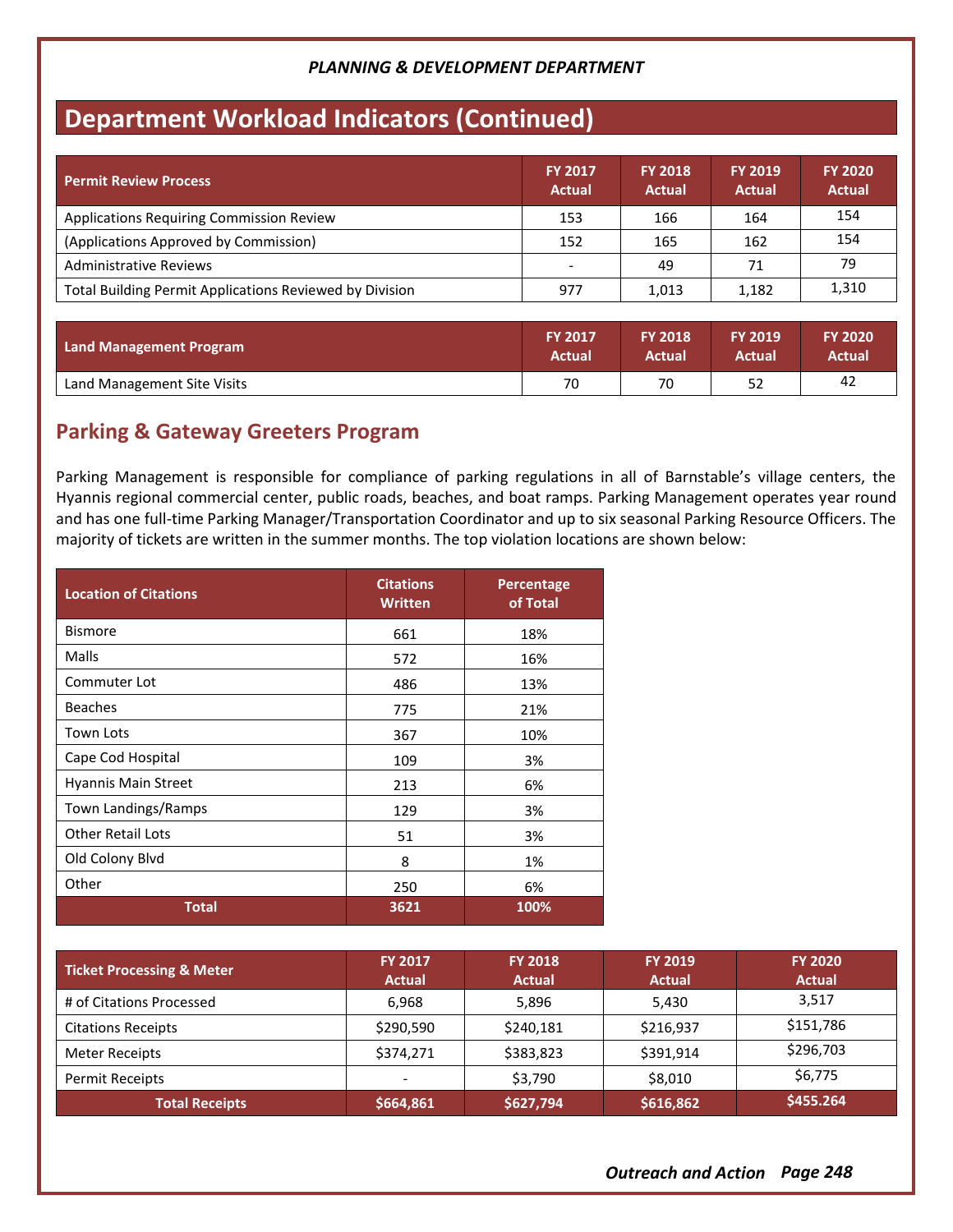# **Department Workload Indicators (Continued)**

The Gateway Greeters encourage offer valuable and positive interactions to residents and guests enhance the dynamic environment in which they're located. The Gateway Greeters have five operational standards: safety, courtesy, presentation, efficiency and teamwork. These priorities drive them to provide positive experiences for residents and visitors of all ages, well beyond the boundaries of parking assistance.

| <b>Gateway Greeters</b>      | <b>CY 2017</b> | <b>CY 2018</b> | <b>CY 2019</b> | CY 2020*       |
|------------------------------|----------------|----------------|----------------|----------------|
|                              | <b>Actuals</b> | <b>Actuals</b> | <b>Actuals</b> | <b>Actuals</b> |
| Welcome Center Guests        | 10,095         | 13,349         | 13,630         |                |
| <b>Greeter Island Guests</b> | N/A            | 6.732          | 19.309         | 14,293         |
| <b>Welcome Island Guests</b> | N/A            | N/A            | 7.359          | n/a            |
| <b>Total Guests Assisted</b> | 10,095         | 20,081         | 40,298         | 14,293         |

**\*CY20 season began June 20th due to COVID-19 Pandemic, and assistance is reflective of safety and distancing precautions.**

*Outreach and Action Page 249*